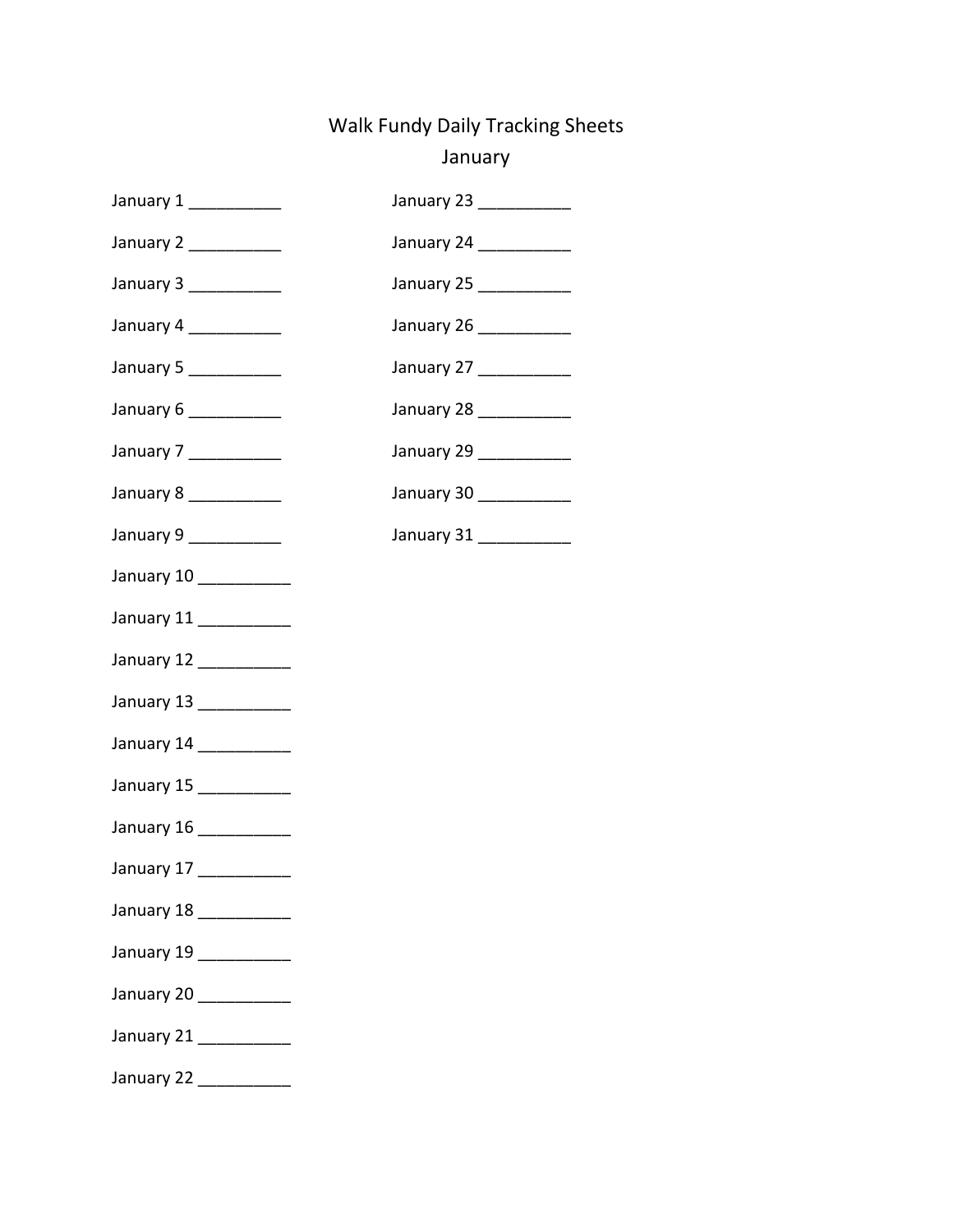## Walk Fundy Daily Tracking Sheets

## February

| February 1              | February 23 __________  |
|-------------------------|-------------------------|
| February 2              | February 24 _________   |
| February 3 ___________  | February 25 ___________ |
| February 4              | February 26             |
| February 5 ___________  | February 27             |
| February 6 ___________  | February 28 __________  |
| February 7              |                         |
| February 8 ___________  |                         |
| February 9 __________   |                         |
| February 10 _________   |                         |
| February 11 __________  |                         |
| February 12 __________  |                         |
| February 13 _________   |                         |
| February 14 __________  |                         |
| February 15 __________  |                         |
| February 16 __________  |                         |
| February 17 __________  |                         |
| February 18 ___________ |                         |
| February 19 __________  |                         |
| February 20 __________  |                         |
| February 21             |                         |
| February 22 __________  |                         |